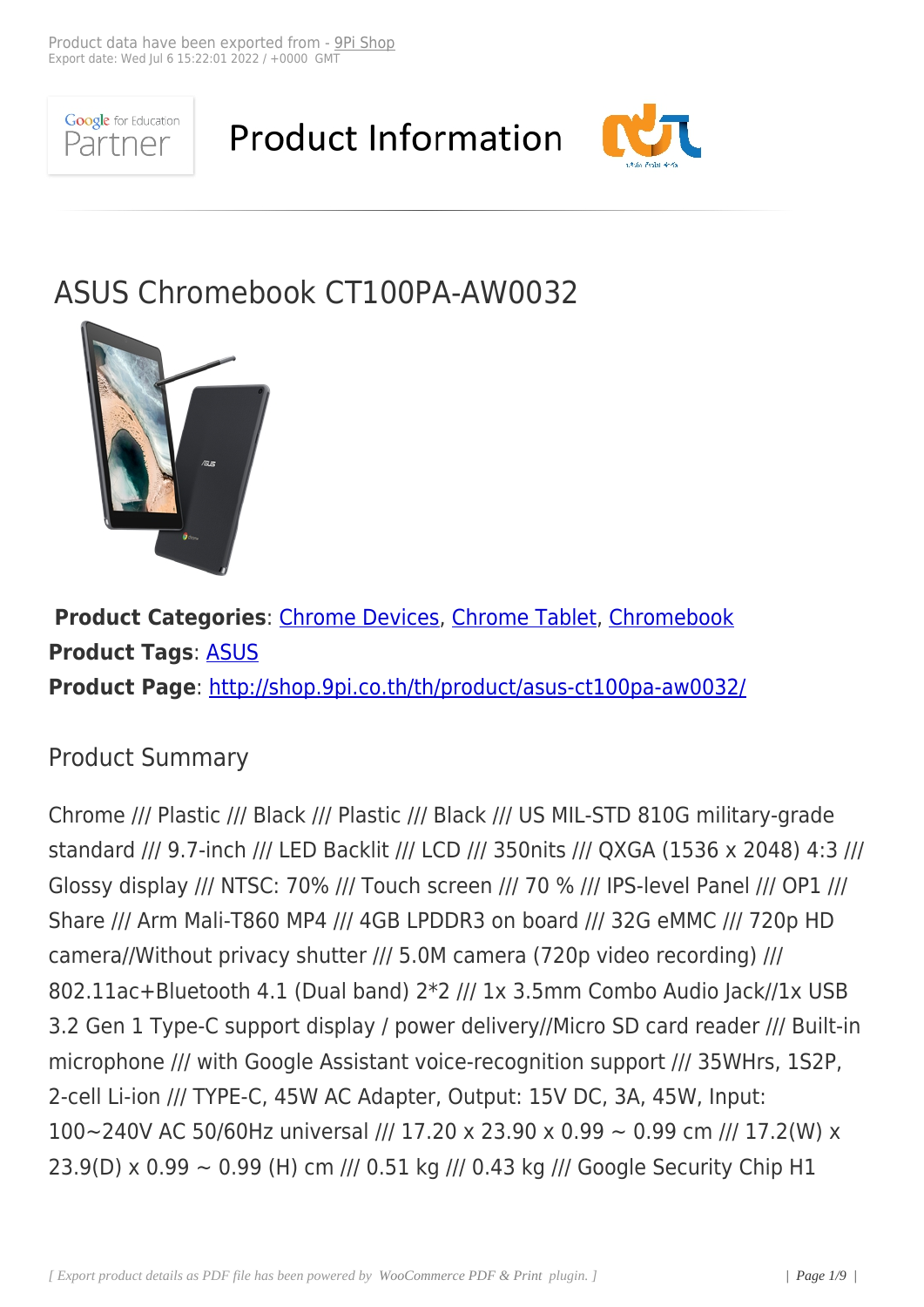///Stylus

## Product Description

Operating System Chrome

LCD cover-material Plastic

LCD cover-color Black

Top case-material Plastic

Top case-color Black

Bottom case-material N/A

Bottom case-color N/A

Military grade US MIL-STD 810G military-grade standard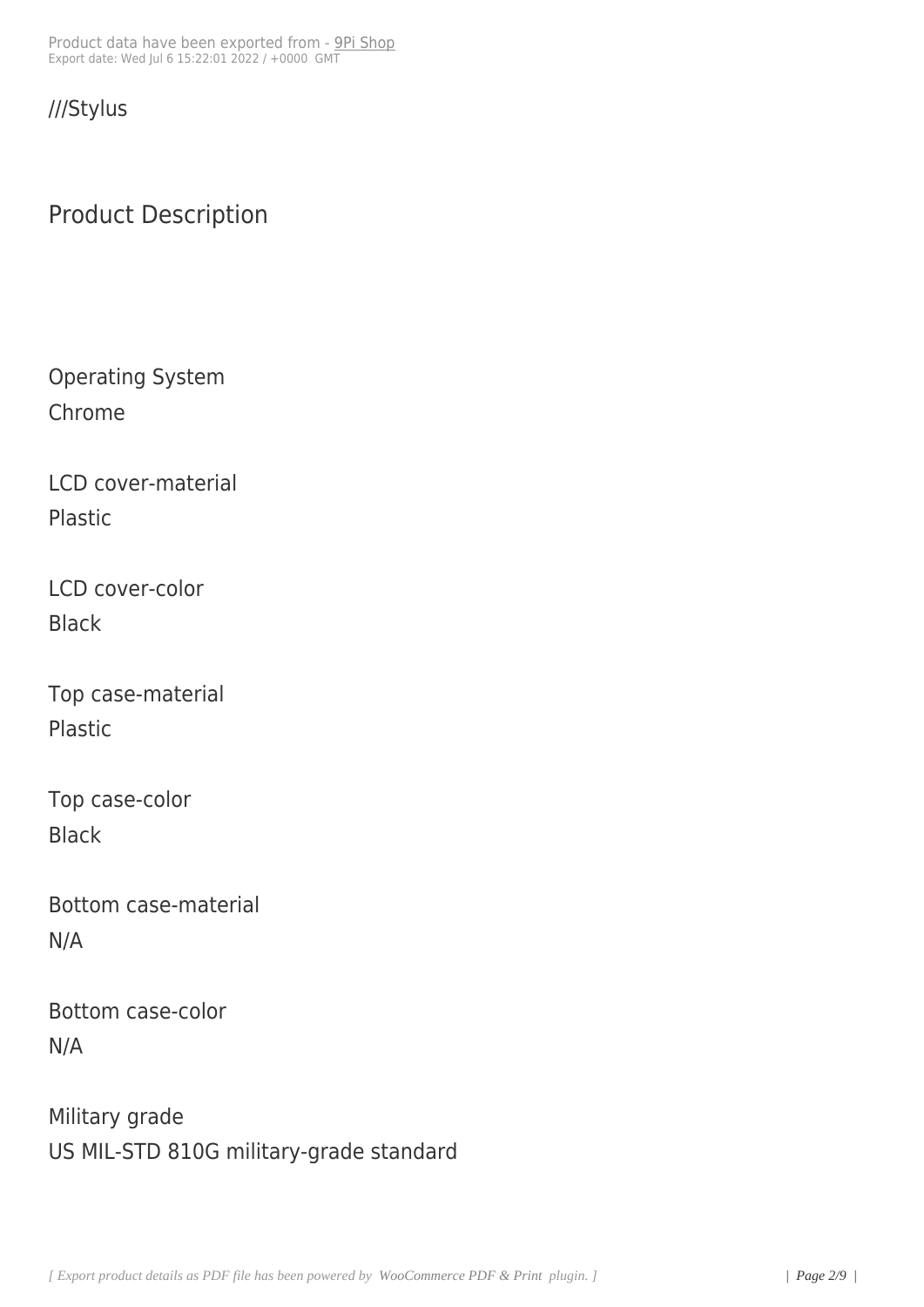Panel Size 9.7-inch

Backlit LED Backlit

OLED

LCD

Brightness 350nits

Resolution QXGA (1536 x 2048) 4:3

Glare Glossy display

Color gamut NTSC: 70%

Touch Panel

Touch screen

Screen-to-body ratio 70 %

Pantone N/A

IPS-level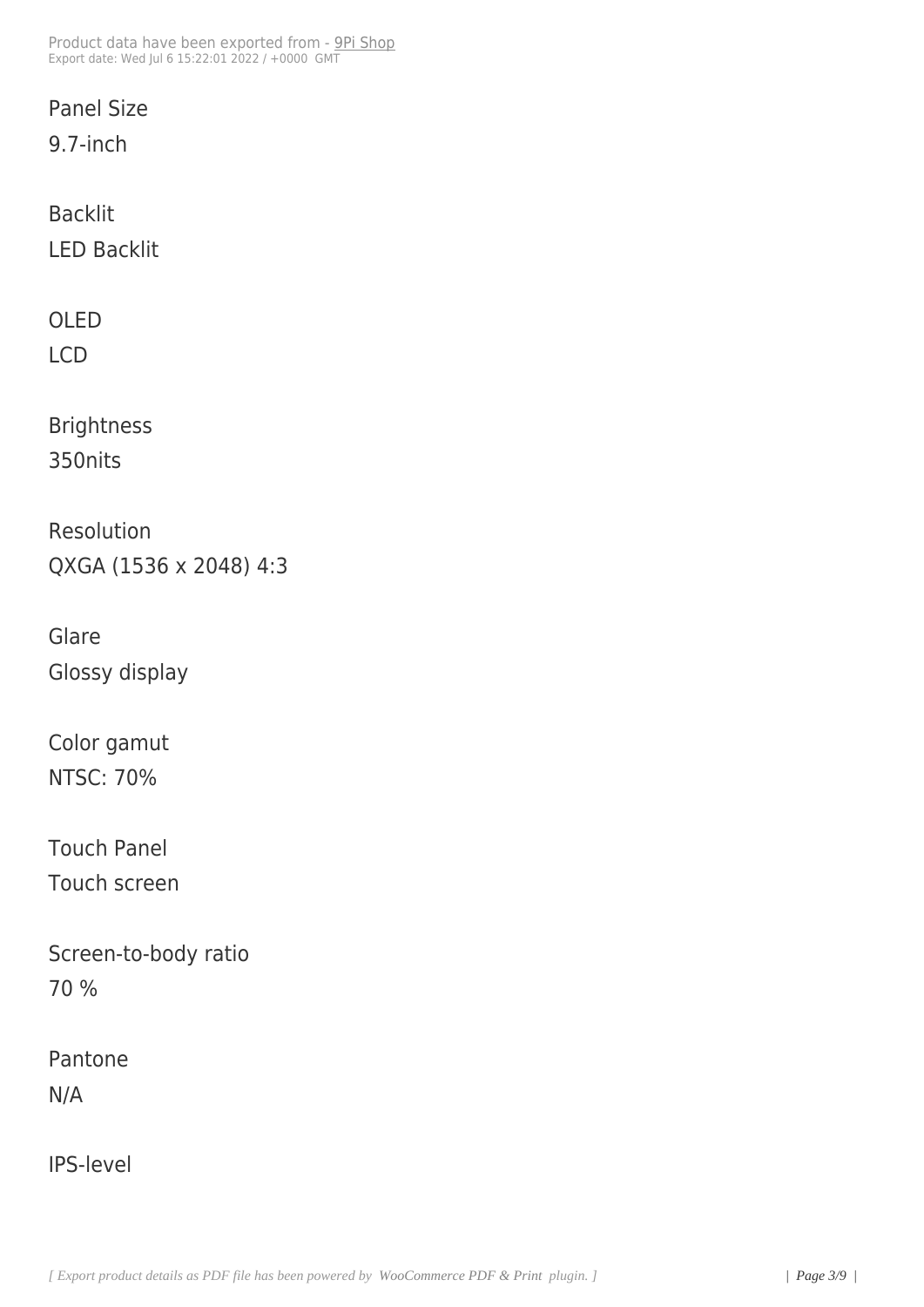IPS-level Panel

Processor

OP1

Chipset

N/A

Discrete/Share Share

Intergrated GPU Arm Mali-T860 MP4

VRAM N/A

How to upgrade memory Not Available

Expansion Slot(includes used) N/A

Total System Memory 4GB LPDDR3 on board

On board memory 4GB LPDDR3 on board

Storage 32G eMMC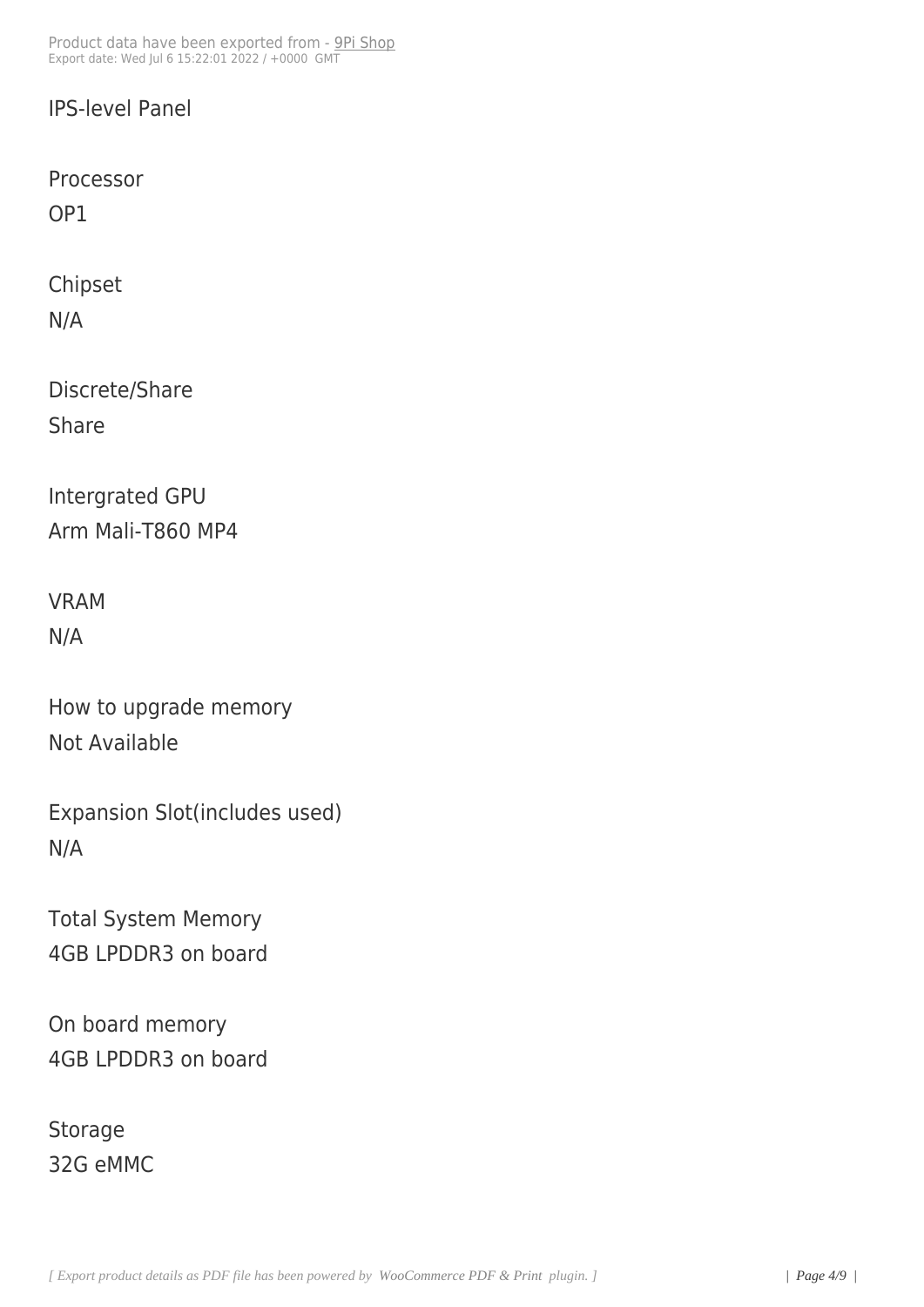Front-facing camera 720p HD camera//Without privacy shutter

Rear-facing camera 5.0M camera (720p video recording)

World-facing camera N/A

Wireless 802.11ac+Bluetooth 4.1 (Dual band) 2\*2

3G/4G

N/A

NumberPad N/A

ScreenPad™

N/A

FingerPrint N/A

Keyboard type N/A

I/O ports

1x 3.5mm Combo Audio Jack//1x USB 3.2 Gen 1 Type-C support display / power delivery//Micro SD card reader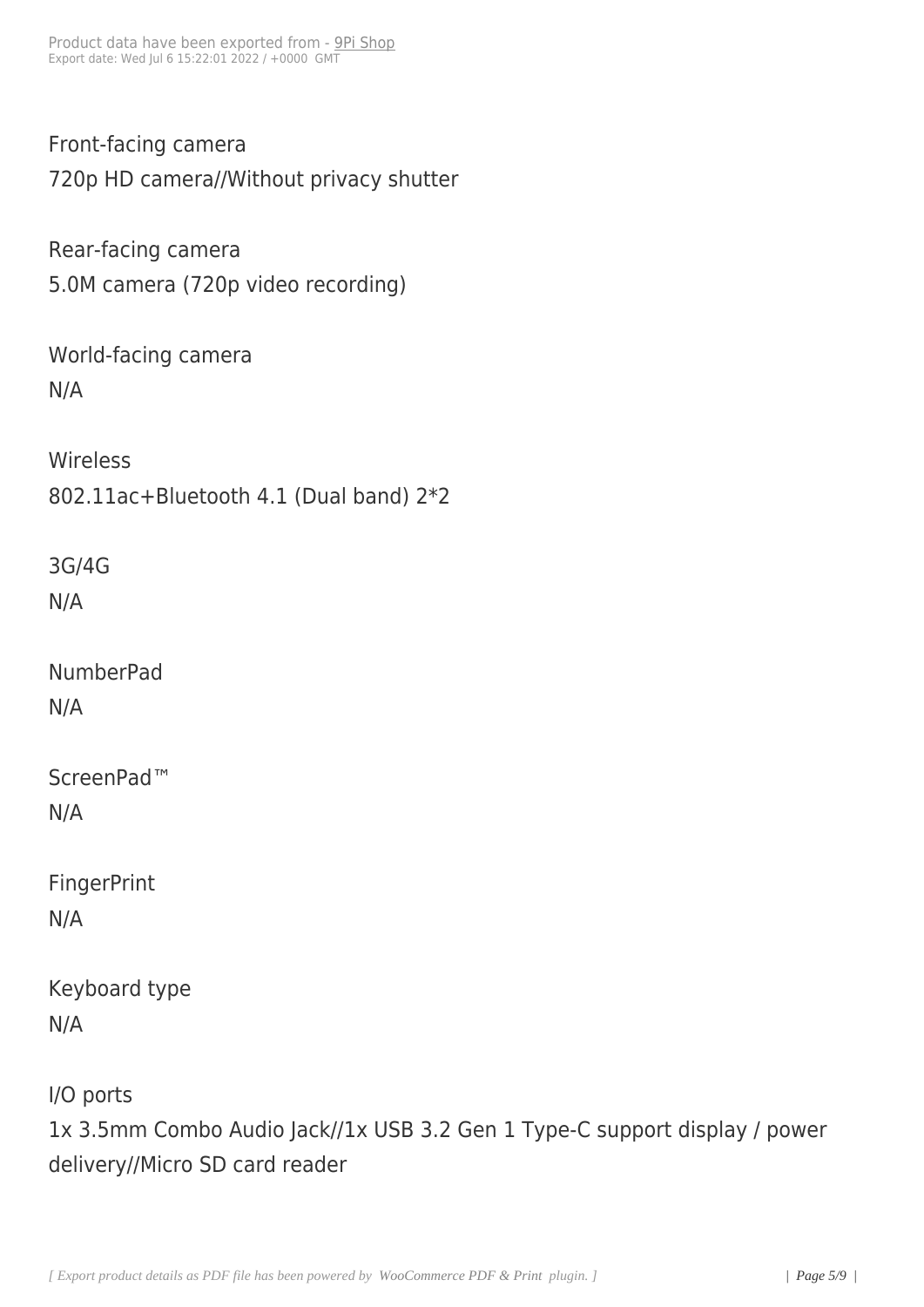Audio Built-in microphone Built-in microphone

Voice control with Google Assistant voice-recognition support

Battery 35WHrs, 1S2P, 2-cell Li-ion

Replaceable Battery No

AC Adapter TYPE-C, 45W AC Adapter, Output: 15V DC, 3A, 45W, Input: 100~240V AC 50/60Hz universal

Dimension (WxHxD)  $17.20 \times 23.90 \times 0.99 \sim 0.99$  cm

Tablet Dimension (WxHxD)  $17.2(W) \times 23.9(D) \times 0.99 \sim 0.99$  (H) cm

Weight (with Battery) 0.51 kg

Weight (w/o Battery) 0.43 kg

Security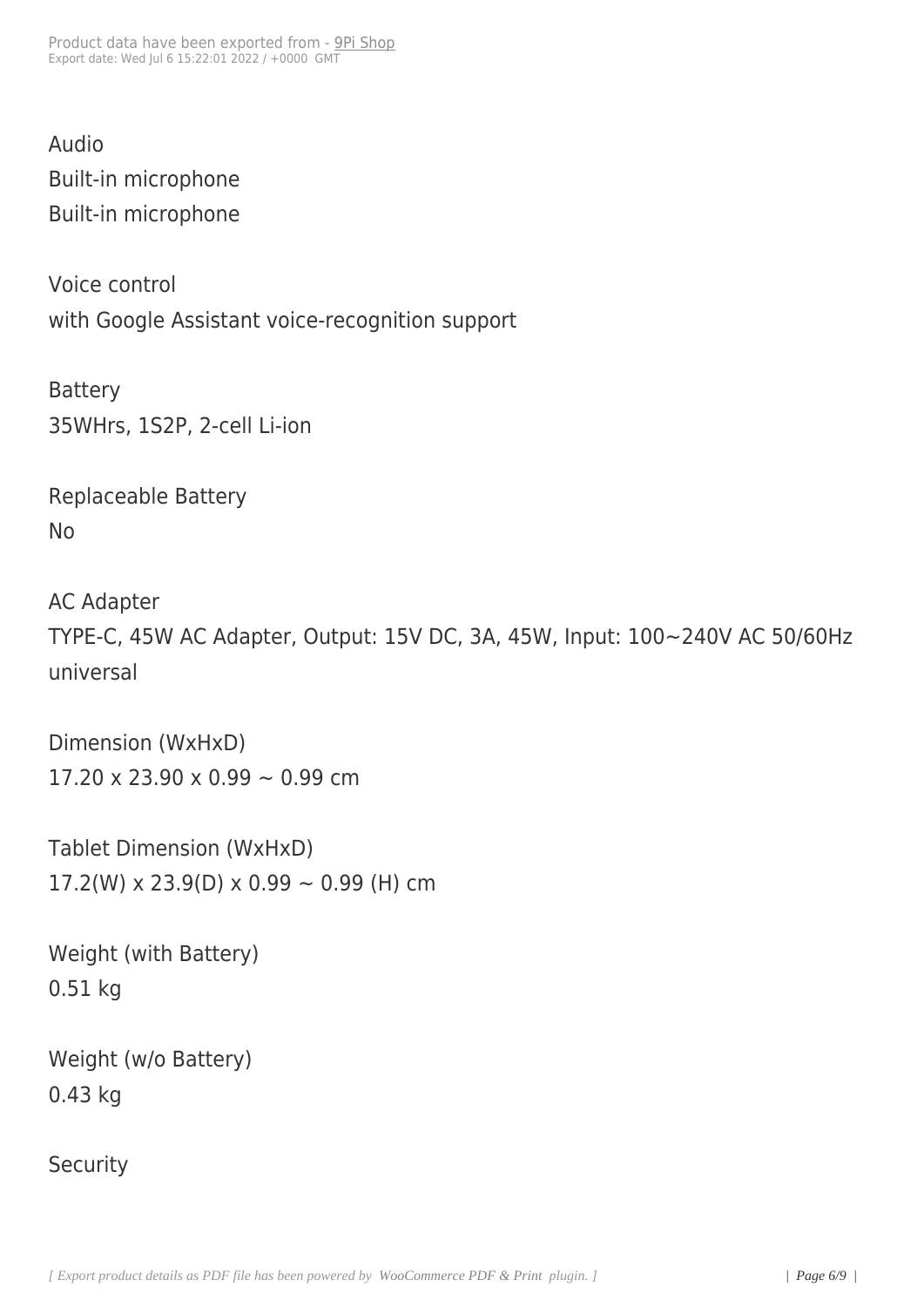Google Security Chip H1 N/A

MyASUS feature N/A

Built-in Apps N/A

Accessories Stylus

Product Gallery

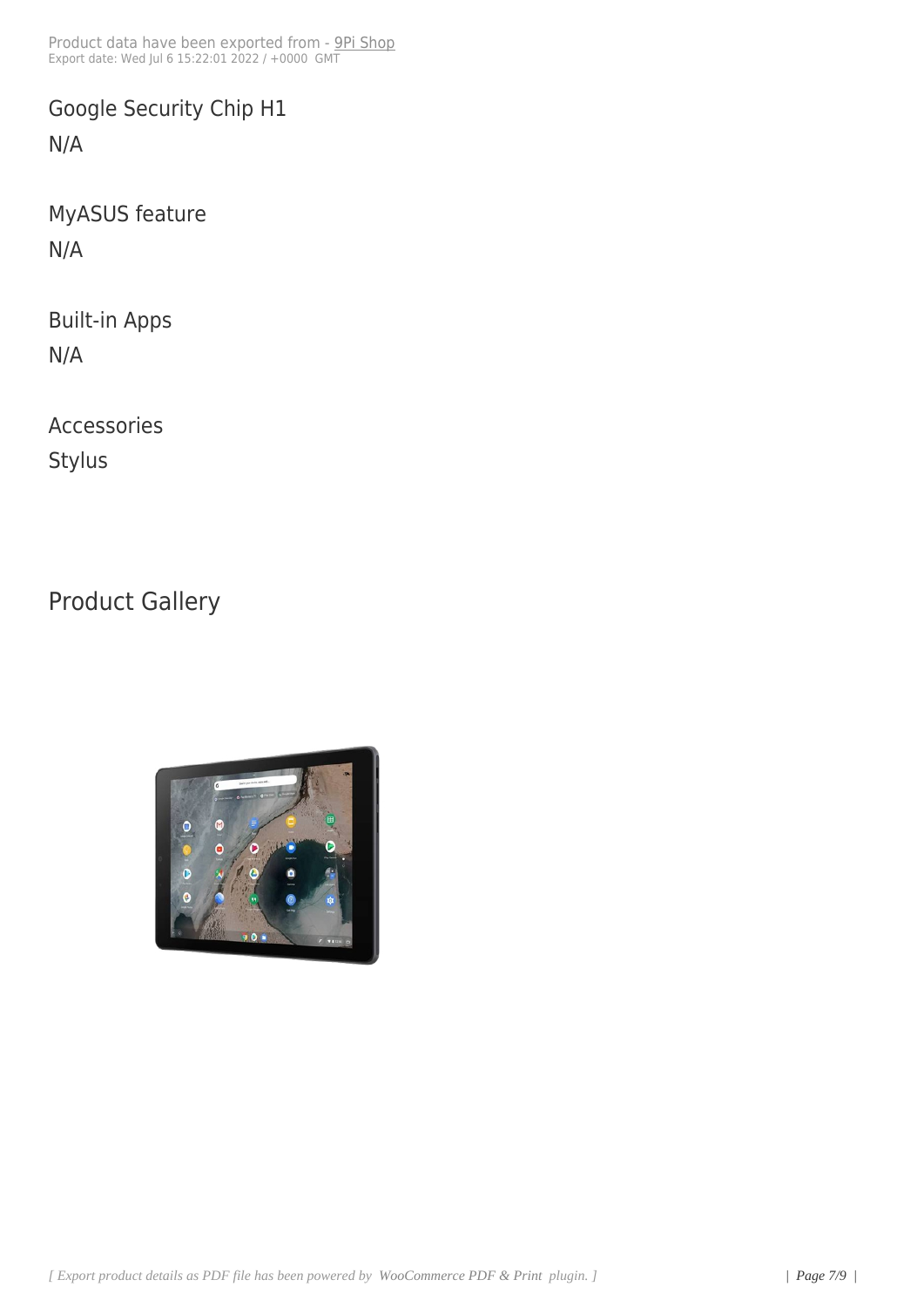